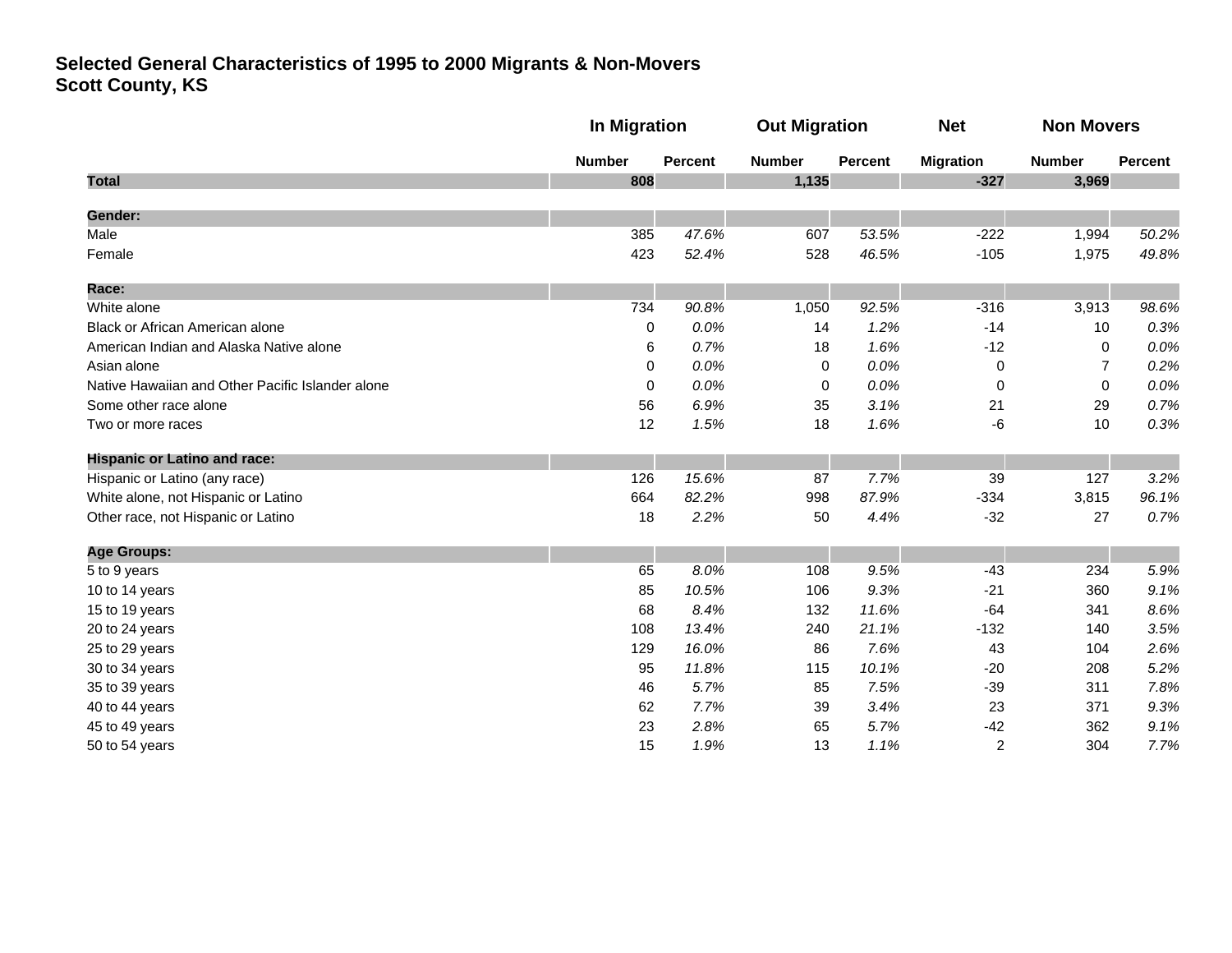|                                                                   | <b>In Migration</b> |                | <b>Out Migration</b> |                | <b>Net</b>       | <b>Non Movers</b> |                |
|-------------------------------------------------------------------|---------------------|----------------|----------------------|----------------|------------------|-------------------|----------------|
|                                                                   | <b>Number</b>       | <b>Percent</b> | <b>Number</b>        | <b>Percent</b> | <b>Migration</b> | <b>Number</b>     | <b>Percent</b> |
| <b>Age Groups (continued):</b>                                    |                     |                |                      |                |                  |                   |                |
| 55 to 59 years                                                    | 10                  | 1.2%           | 46                   | 4.1%           | $-36$            | 288               | 7.3%           |
| 60 to 64 years                                                    | 45                  | 5.6%           | 24                   | 2.1%           | 21               | 163               | 4.1%           |
| 65 to 69 years                                                    | 18                  | 2.2%           | 13                   | 1.1%           | 5                | 166               | 4.2%           |
| 70 to 74 years                                                    | $\mathbf 0$         | 0.0%           | 6                    | 0.5%           | -6               | 202               | 5.1%           |
| 75 to 79 years                                                    | 9                   | 1.1%           | $\overline{c}$       | 0.2%           | $\overline{7}$   | 156               | 3.9%           |
| 80 to 84 years                                                    | 0                   | 0.0%           | 13                   | 1.1%           | $-13$            | 130               | 3.3%           |
| 85 years and over                                                 | 30                  | 3.7%           | 42                   | 3.7%           | $-12$            | 129               | 3.3%           |
| <b>Educational Attainment (Population age 25 years and over):</b> |                     |                |                      |                |                  |                   |                |
| Less than 9th grade                                               | 39                  | 8.1%           | 24                   | 4.4%           | 15               | 198               | 6.8%           |
| 9th - 12th grade, no diploma                                      | 41                  | 8.5%           | 57                   | 10.4%          | $-16$            | 244               | 8.4%           |
| High school graduate or equivalency                               | 94                  | 19.5%          | 163                  | 29.7%          | $-69$            | 880               | 30.4%          |
| Some college, no degree                                           | 148                 | 30.7%          | 187                  | 34.1%          | $-39$            | 719               | 24.8%          |
| Associate degree                                                  | 39                  | 8.1%           | 52                   | 9.5%           | $-13$            | 197               | 6.8%           |
| Bachelor's degree                                                 | 94                  | 19.5%          | 44                   | 8.0%           | 50               | 401               | 13.9%          |
| Graduate or professional degree                                   | 27                  | 5.6%           | 22                   | 4.0%           | 5                | 255               | 8.8%           |
| Household Types (HH population age 5 years and over):             |                     |                |                      |                |                  |                   |                |
| Married-couple family HH with children under 18                   | 270                 | 34.6%          | 390                  | 37.9%          | $-120$           | 1,680             | 43.0%          |
| Married-couple family HH without children under 18                | 140                 | 17.9%          | 150                  | 14.6%          | $-10$            | 1,300             | 33.2%          |
| Other family households with children under 18                    | 210                 | 26.9%          | 160                  | 15.5%          | 50               | 320               | 8.2%           |
| Other family households without children under 18                 | 20                  | 2.6%           | 50                   | 4.9%           | $-30$            | 100               | 2.6%           |
| Non-family households                                             | 140                 | 17.9%          | 280                  | 27.2%          | $-140$           | 510               | 13.0%          |
| Household Income in 1999 (HH population age 5 years and over):    |                     |                |                      |                |                  |                   |                |
| Under \$25,000                                                    | 180                 | 23.1%          | 350                  | 34.0%          | $-170$           | 890               | 22.8%          |
| \$25,000 to \$49,999                                              | 240                 | 30.8%          | 440                  | 42.7%          | $-200$           | 1,170             | 29.9%          |
| \$50,000 to \$74,999                                              | 180                 | 23.1%          | 170                  | 16.5%          | 10               | 940               | 24.0%          |
| \$75,000 to \$99,999                                              | 110                 | 14.1%          | 30                   | 2.9%           | 80               | 520               | 13.3%          |
| \$100,000 to \$199,999                                            | 40                  | 5.1%           | 40                   | 3.9%           | 0                | 300               | 7.7%           |
| \$200,000 or more                                                 | 30                  | 3.8%           | 10                   | 1.0%           | 20               | 80                | 2.0%           |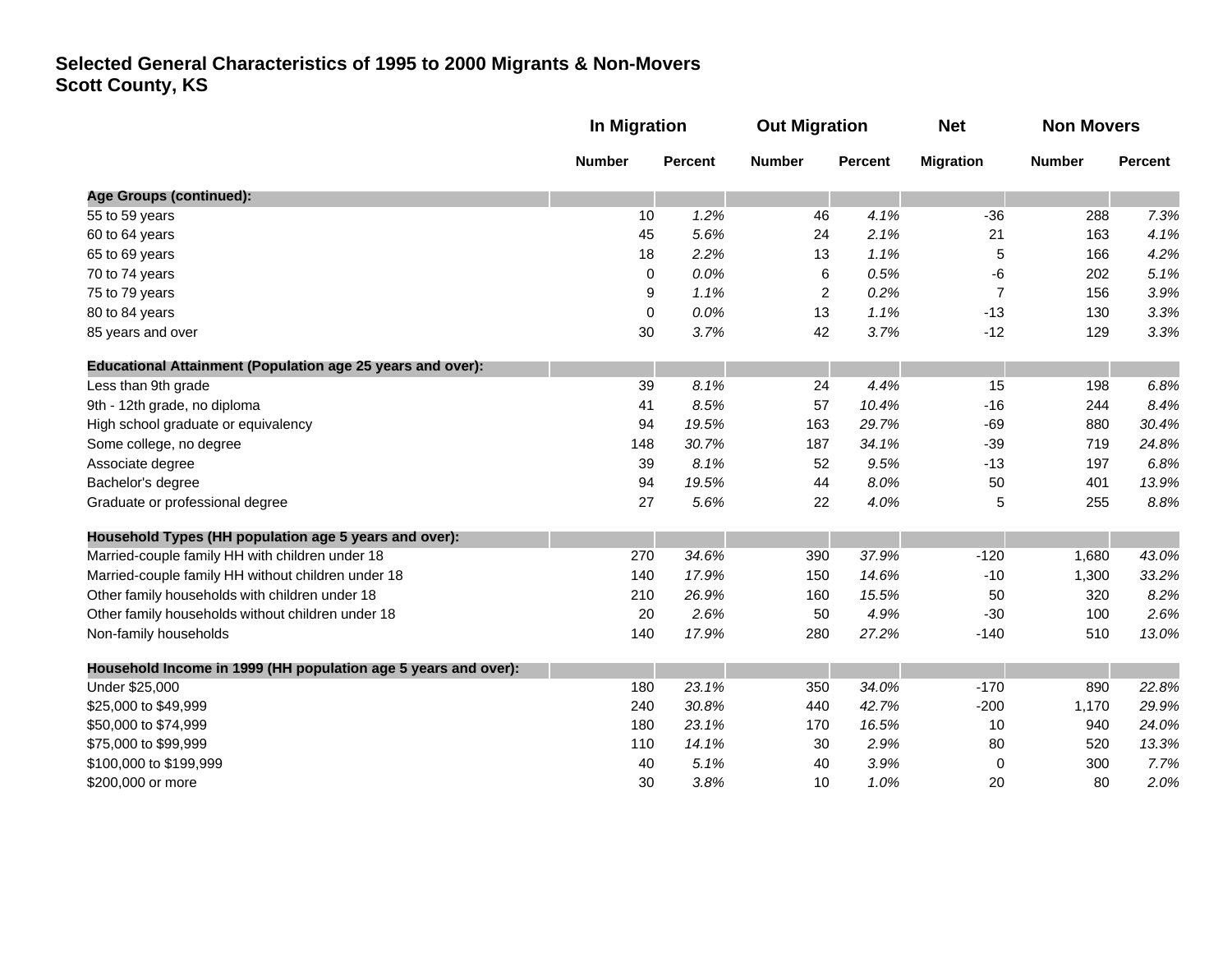|                                                                                       |               | In Migration   |               | <b>Out Migration</b> |                  | <b>Non Movers</b> |                |
|---------------------------------------------------------------------------------------|---------------|----------------|---------------|----------------------|------------------|-------------------|----------------|
|                                                                                       | <b>Number</b> | <b>Percent</b> | <b>Number</b> | <b>Percent</b>       | <b>Migration</b> | <b>Number</b>     | <b>Percent</b> |
| Income of Persons in 1999 (Population age 16 and over):                               |               |                |               |                      |                  |                   |                |
| No income                                                                             | 64            | 10.0%          | 61            | 6.7%                 | 3                | 131               | 4.0%           |
| less than \$4,999                                                                     | 103           | 16.0%          | 174           | 19.1%                | $-71$            | 375               | 11.4%          |
| \$5,000 - \$9,999                                                                     | 87            | 13.5%          | 182           | 20.0%                | $-95$            | 410               | 12.5%          |
| \$10,000 - \$14,999                                                                   | 66            | 10.3%          | 129           | 14.2%                | $-63$            | 450               | 13.7%          |
| \$15,000 - \$19,999                                                                   | 58            | 9.0%           | 69            | 7.6%                 | $-11$            | 284               | 8.7%           |
| \$20,000 - \$24,999                                                                   | 50            | 7.8%           | 88            | 9.7%                 | $-38$            | 275               | 8.4%           |
| \$25,000 - \$34,999                                                                   | 51            | 7.9%           | 127           | 14.0%                | $-76$            | 552               | 16.8%          |
| \$35,000 - \$49,999                                                                   | 94            | 14.6%          | 60            | 6.6%                 | 34               | 399               | 12.2%          |
| \$50,000 - \$74,999                                                                   | 37            | 5.8%           | 10            | 1.1%                 | 27               | 265               | 8.1%           |
| \$75,000 - \$99,999                                                                   | 9             | 1.4%           | 0             | 0.0%                 | 9                | 15                | 0.5%           |
| \$100,000 and over                                                                    | 24            | 3.7%           | 10            | 1.1%                 | 14               | 122               | 3.7%           |
| Labor Force Status (Population age 16 and over):                                      |               |                |               |                      |                  |                   |                |
| Employed                                                                              | 444           | 69.1%          | 638           | 70.1%                | $-194$           | 2,304             | 70.3%          |
| Unemployed                                                                            | 26            | 4.0%           | 32            | 3.5%                 | -6               | 37                | 1.1%           |
| Armed forces                                                                          | $\mathbf 0$   | 0.0%           | 3             | 0.3%                 | -3               | $\mathbf 0$       | 0.0%           |
| Not in labor force                                                                    | 173           | 26.9%          | 237           | 26.0%                | $-64$            | 937               | 28.6%          |
| Occupation (Employed civilian population age 16 and over):                            |               |                |               |                      |                  |                   |                |
| Management, professional and related occupations :                                    |               |                |               |                      |                  |                   |                |
| Management business and financial                                                     | 61            | 13.7%          | 20            | 3.1%                 | 41               | 419               | 18.2%          |
| Professional and related                                                              | 88            | 19.8%          | 98            | 15.4%                | $-10$            | 385               | 16.7%          |
| Service occupations:                                                                  |               |                |               |                      |                  |                   |                |
| Protective service                                                                    | $\mathbf 0$   | 0.0%           | 6             | 0.9%                 | -6               | 34                | 1.5%           |
| Other service                                                                         | 43            | 9.7%           | 52            | 8.2%                 | -9               | 355               | 15.4%          |
| Sales and office occupations:                                                         |               |                |               |                      |                  |                   |                |
| Sales and related                                                                     | 68            | 15.3%          | 92            | 14.4%                | $-24$            | 163               | 7.1%           |
| Office and administrative support                                                     | 29            | 6.5%           | 152           | 23.8%                | $-123$           | 277               | 12.0%          |
| Farming fishing and forestry occupations                                              | 46            | 10.4%          | 38            | 6.0%                 | 8                | 203               | 8.8%           |
| Construction, extractions and maintenance occupations:<br>Construction and extraction | 21            | 4.7%           | 83            | 13.0%                | $-62$            | 154               | 6.7%           |
|                                                                                       | 37            | 8.3%           | 19            | 3.0%                 | 18               | 118               | 5.1%           |
| Installation maintenance and repair                                                   |               |                |               |                      |                  |                   |                |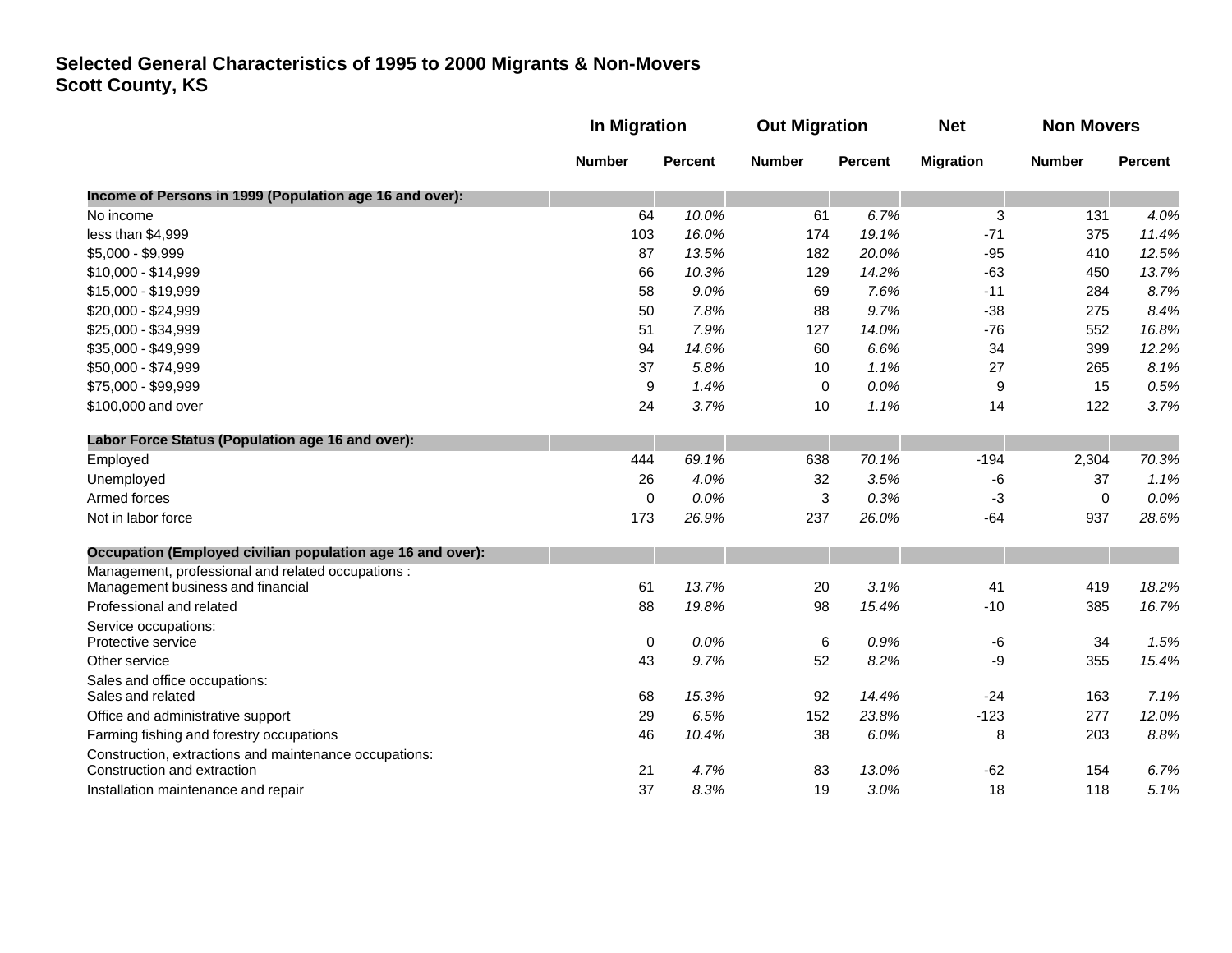|                                                                           | <b>In Migration</b> |                | <b>Out Migration</b> |                | <b>Net</b>       | <b>Non Movers</b> |                |
|---------------------------------------------------------------------------|---------------------|----------------|----------------------|----------------|------------------|-------------------|----------------|
|                                                                           | <b>Number</b>       | <b>Percent</b> | <b>Number</b>        | <b>Percent</b> | <b>Migration</b> | <b>Number</b>     | <b>Percent</b> |
| <b>Occupation (continued):</b>                                            |                     |                |                      |                |                  |                   |                |
| Production, transportation and material moving occupations:<br>Production | 35                  | 7.9%           | 41                   | 6.4%           | -6               | 93                | 4.0%           |
| Transportation and material moving                                        | 16                  | 3.6%           | 37                   | 5.8%           | $-21$            | 103               | 4.5%           |
| Industry (Employed civilian population age 16 and over):                  |                     |                |                      |                |                  |                   |                |
| Agriculture, forestry, fishing, and hunting                               | 89                  | 20.0%          | 46                   | 7.2%           | 43               | 565               | 24.5%          |
| Mining                                                                    | 0                   | 0.0%           | 2                    | 0.3%           | -2               | 29                | 1.3%           |
| Construction                                                              | 29                  | 6.5%           | 89                   | 13.9%          | -60              | 171               | 7.4%           |
| Manufacturing                                                             | 46                  | 10.4%          | 31                   | 4.9%           | 15               | 49                | 2.1%           |
| Wholesale trade                                                           | 0                   | 0.0%           | 33                   | 5.2%           | $-33$            | 78                | 3.4%           |
| Retail trade                                                              | 67                  | 15.1%          | 108                  | 16.9%          | $-41$            | 236               | 10.2%          |
| Transportation, warehousing, and utilities                                | 23                  | 5.2%           | 19                   | 3.0%           | 4                | 130               | 5.6%           |
| Information                                                               | 15                  | 3.4%           | 18                   | 2.8%           | -3               | 0                 | 0.0%           |
| Finance, insurance, real estate, and rental and leasing                   | 42                  | 9.5%           | 34                   | 5.3%           | 8                | 88                | 3.8%           |
| Prof., sci., mgmt, admin. & waste mgmt services                           | $\overline{7}$      | 1.6%           | 47                   | 7.4%           | $-40$            | 138               | 6.0%           |
| Educational, health, and social services                                  | 69                  | 15.5%          | 153                  | 24.0%          | $-84$            | 515               | 22.4%          |
| Arts, ent., rec., accommodation, & food services                          | 22                  | 5.0%           | 25                   | 3.9%           | -3               | 93                | 4.0%           |
| Other services (except public administration)                             | 35                  | 7.9%           | 22                   | 3.4%           | 13               | 157               | 6.8%           |
| Public administration                                                     | 0                   | 0.0%           | 11                   | 1.7%           | $-11$            | 55                | 2.4%           |
| Marital Status (Population age 15 and over):                              |                     |                |                      |                |                  |                   |                |
| Now married (except separated)                                            | 322                 | 48.9%          | 384                  | 41.7%          | $-62$            | 2,262             | 67.0%          |
| Widowed                                                                   | 39                  | 5.9%           | 37                   | 4.0%           | $\overline{c}$   | 289               | 8.6%           |
| Divorced                                                                  | 66                  | 10.0%          | 114                  | 12.4%          | $-48$            | 242               | 7.2%           |
| Separated                                                                 | 8                   | 1.2%           | 10                   | 1.1%           | -2               | 34                | 1.0%           |
| Never married                                                             | 223                 | 33.9%          | 376                  | 40.8%          | $-153$           | 548               | 16.2%          |
| Poverty Status in 1999 (Population for whom determined):                  |                     |                |                      |                |                  |                   |                |
| Family income in 1999 below poverty level                                 | 89                  | 11.5%          | 174                  | 16.9%          | $-85$            | 153               | 3.9%           |
| Family income in 1999 at or above poverty level                           | 683                 | 88.5%          | 857                  | 83.1%          | $-174$           | 3,760             | 96.1%          |